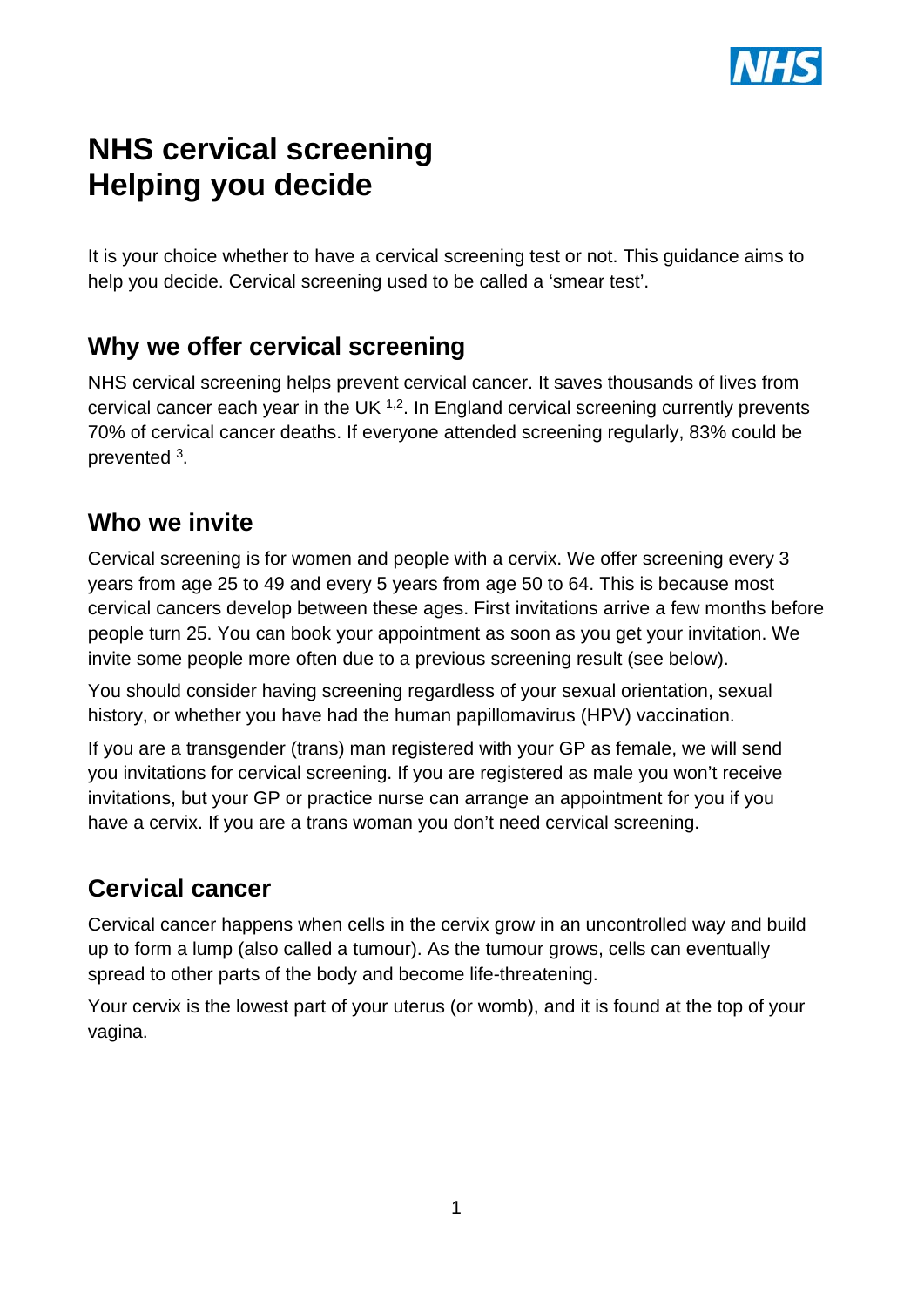

Diagram showing the female reproductive system. The cervix is at the top of the vagina.

# **HPV and cervical cancer**

Nearly all cervical cancers are caused by a virus called human papillomavirus (HPV).

HPV is very common. Most people will get the virus at some point in their life. It is spread through close skin to skin contact during any type of sexual activity with a man or woman. HPV can stay in the body for many years. It can stay at very low or undetectable levels and not cause any problems. This means an HPV infection may have come from a partner a long time ago.

There are many different types of HPV, but only some high-risk types can lead to cancer. The types of HPV that cause cervical cancer do not cause any symptoms. In most cases, your immune system can get rid of the virus without you ever knowing you had it. But sometimes, HPV can cause cells in your cervix to become abnormal.

Your body can usually get rid of the abnormal cells and your cervix returns to normal. But sometimes this doesn't happen, and the abnormal cells can go on to develop into cancer.

# **What affects your chances of getting cervical cancer**

Having cervical screening lowers your chances of getting cervical cancer. Screening finds abnormal cells so they can be removed before they become cancer.

HPV is found on the skin around the whole genital area and can be spread through any type of sexual activity. This means that condoms or dental dams can help prevent infection, but they don't provide total protection from HPV.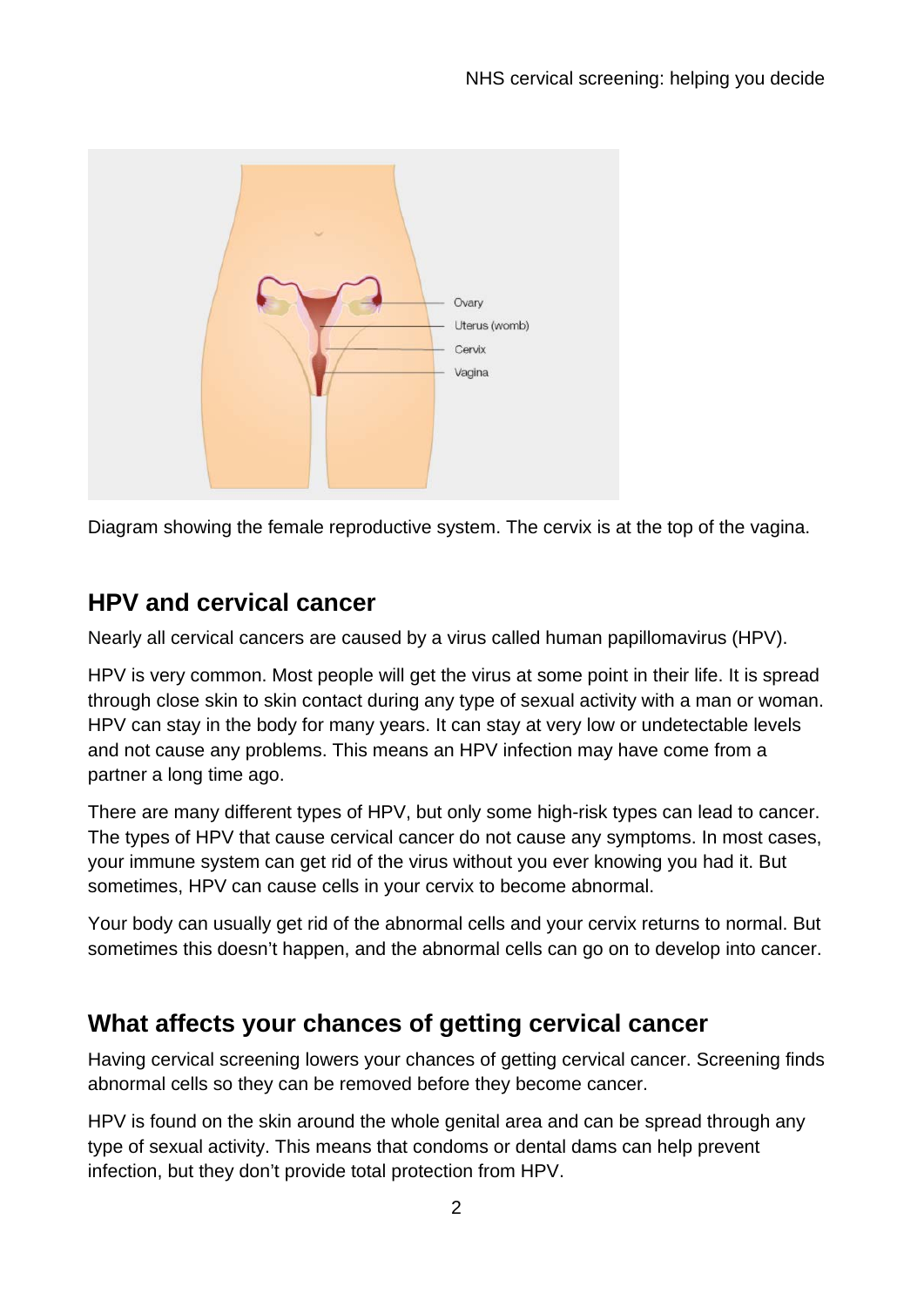Smoking increases the risk of cervical cancer because it makes it harder for your body to get rid of HPV infections. Information about stopping smoking is available on the NHS smokefree website:<https://www.nhs.uk/smokefree>

The HPV vaccination protects against the types of high-risk HPV that cause most cervical cancers. If you have had the HPV vaccination you will still need to consider having cervical screening when you are invited. This is to check for other high-risk HPV types that can lead to cervical cancer.

Having a family history of cervical cancer does not affect your chances of developing cervical cancer.

## **How cervical screening works**

Cervical screening is not a test for cancer. It looks for abnormal cells in the cervix. Abnormal cells can develop into cancer if left untreated.

The test involves using a soft brush to take a small sample of cells from the surface of your cervix. The sample is put into a small plastic container and sent to a laboratory. It is tested for the types of HPV that can cause cervical cancer. If you have a negative result for the most common types of HPV that cause cervical cancer, your risk of cervical cancer is very low and there is no need to check for abnormal cells even if you have had these in the past.

If you have a positive result for HPV we will check the sample for abnormal cells. Abnormal cells are not cancer, but they could develop into cancer if left untreated.

As a next step we may offer you another examination (called a colposcopy) to look at your cervix more closely. If we find abnormal cells during colposcopy we may suggest you have the cells removed. This is how screening can prevent cervical cancer.

## **No screening test is 100% effective**

In cervical screening this is because:

- an HPV infection or abnormal cells can sometimes be missed (a 'false negative' result)
- abnormal cells can develop and turn into cancer in between screening tests
- there is a small chance that a result says abnormal cells are found when the cervix is normal (a 'false positive' result)

If screening does not find abnormal cells this does not guarantee that you do not have them, or that they will never develop in the future.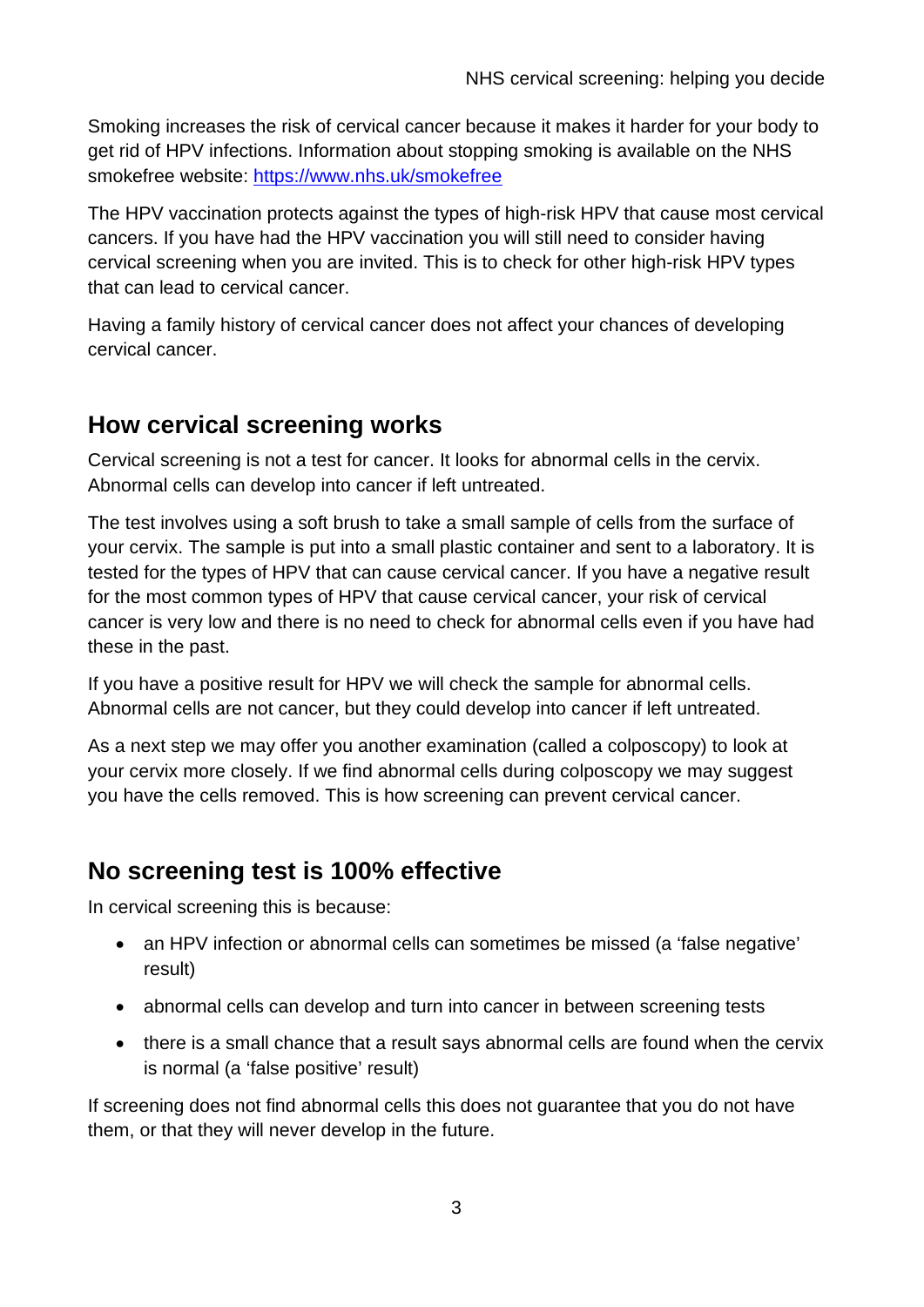# **Having cervical screening**

### **Before your appointment**

Cervical screening is usually carried out by a female nurse or doctor. If you want to make sure a woman carries out your test, you can ask for this when you make your appointment.

Your appointment should be on a day when you are not having a period. If you don't have periods, you can be screened at any time.

Please don't use any vaginal medications, lubricants or creams in the 2 days before you have your test because they can affect the results.

Please talk to your nurse or doctor if you:

- are pregnant
- have had a hysterectomy
- think it would be difficult for you to have the test

You can speak to your nurse or doctor if you are nervous about screening. They can talk through any questions or concerns you have. If you decide to go ahead with screening, they can make arrangements to help you feel more comfortable.

### **At your appointment**

The actual test only takes 1 to 2 minutes. The whole appointment usually takes about 10 minutes.

The nurse or doctor will ask you to undress from your waist down (or just remove your underwear if you are wearing a loose skirt) and lie on a bed with your knees bent and apart. You will have a paper sheet or towel to cover your stomach and hips.

They will put a device called a speculum into your vagina and open it gently. This allows them to see your cervix. The speculum is usually made of plastic and a new one is used for each screening test. The nurse or doctor then uses a small soft brush to take a sample of cells from the surface of your cervix. You might feel some discomfort, but this should go away quickly. If it feels painful, tell the nurse or doctor and they will try to make it more comfortable for you.

You are in control of your screening appointment, and you can ask to stop at any time.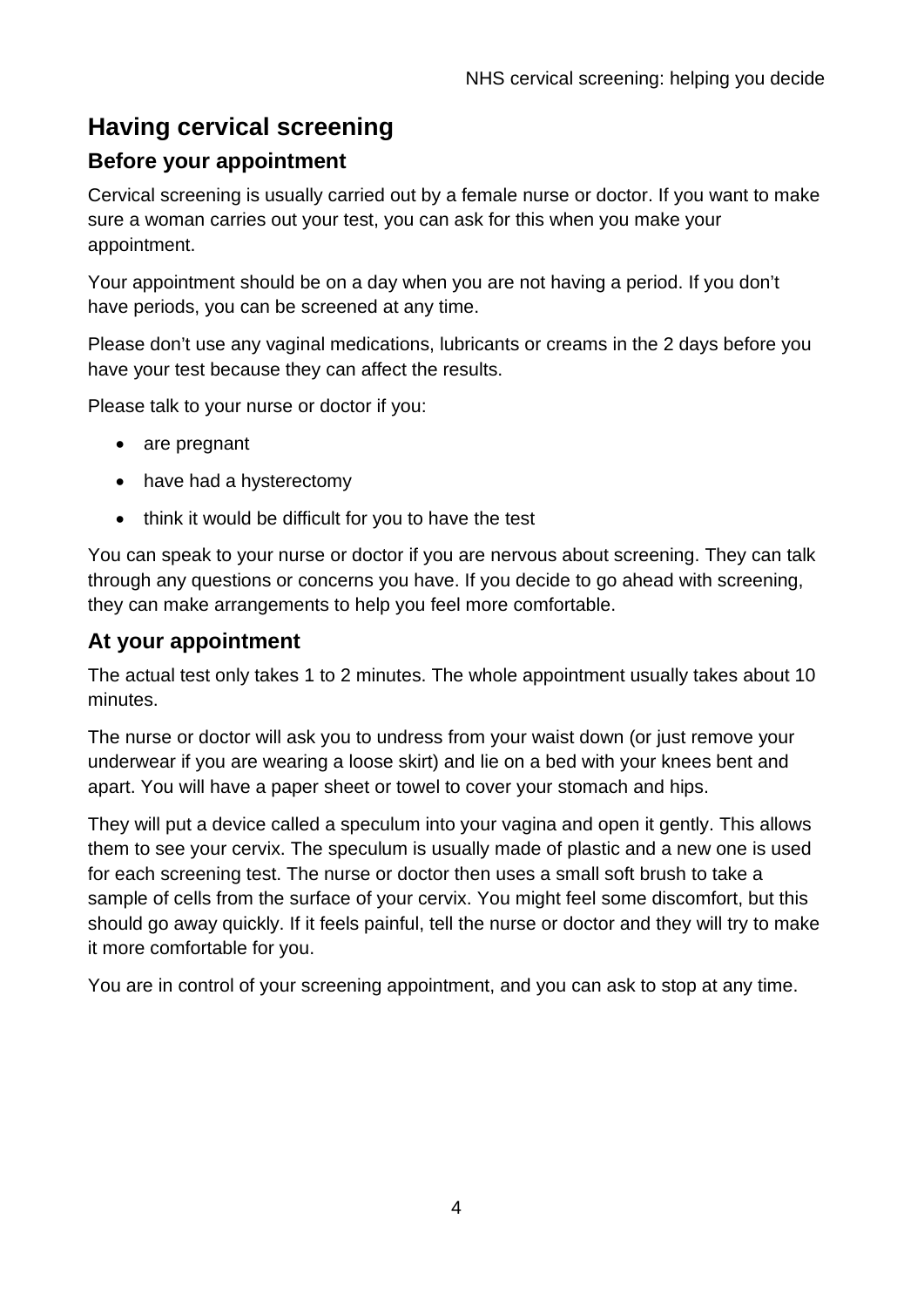

Diagram showing how a cervical screening sample is taken using a speculum and a small soft brush. (Image © Jo's Cervical Cancer Trust.)

# **Cervical screening results**

The nurse or doctor will tell you when you can expect your results letter. There are 4 possible results.

### **1. HPV negative**

An HPV negative result means we will not do any further tests. This result means it is highly unlikely that you will have any abnormal cervical cells. Even if you did, it would be extremely unlikely that they would cause a problem. We will simply call you back for screening again in 3 or 5 years' time (depending on your age).

### **2. HPV positive: no abnormal cells**

If your sample is HPV positive we also test it for abnormal cervical cells. If none are found, your result will say you have HPV, but no abnormal cells. We will ask you to come for screening again sooner than usual (your result letter will explain when). This is so we can check if your immune system has got rid of the HPV (this happens in most cases).

### **3. HPV positive: abnormal cells found**

There are several 'grades' of abnormal cells as some are more serious than others. Your result letter will explain what your results mean. If you have HPV and any grade of abnormal cervical cells we will refer you for colposcopy. We will send you our information leaflet NHS cervical screening – having a colposcopy

(see [https://www.gov.uk/government/publications/cervical-screening-colposcopy\)](https://www.gov.uk/government/publications/cervical-screening-colposcopy)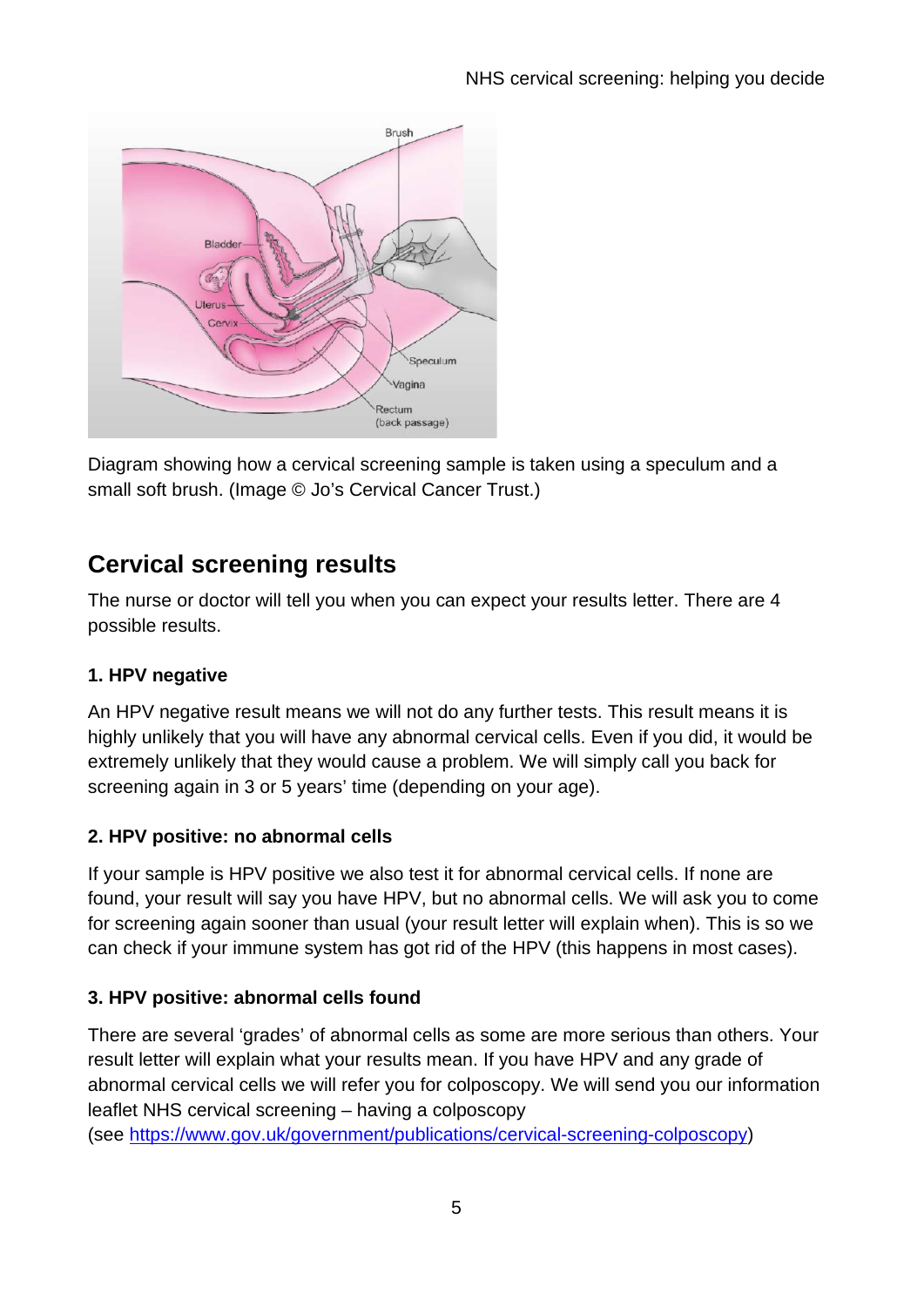#### **4. Inadequate result**

Occasionally a sample may be called 'inadequate'. This may be due to a technical problem, for example, if the laboratory cannot get an HPV test result from your sample or cannot see if abnormal cells are present or not. If you have an inadequate test, we will ask you to have cervical screening again in 3 months' time. We wait so that there are enough cells again to get a sample from.



Diagram showing the results for every 100 people who have cervical screening.

### **What happens to samples after screening**

Depending on your screening result your screening sample may be kept by the laboratory for at least 10 years. Your result will be kept on a national secure computer system so that the NHS can compare your latest result with ones you have had before.

## **Colposcopy**

Colposcopy is usually carried out in a hospital clinic. A specialist will take a close look at your cervix using a magnifying lens with a light (a 'colposcope'). They may take a small tissue sample (a biopsy) to check any areas of your cervix which look unusual. If the abnormal cells are serious, you may need treatment to remove them. This helps prevent cervical cancer.

You can read more about colposcopy in our information at: <https://www.gov.uk/government/publications/cervical-screening-colposcopy>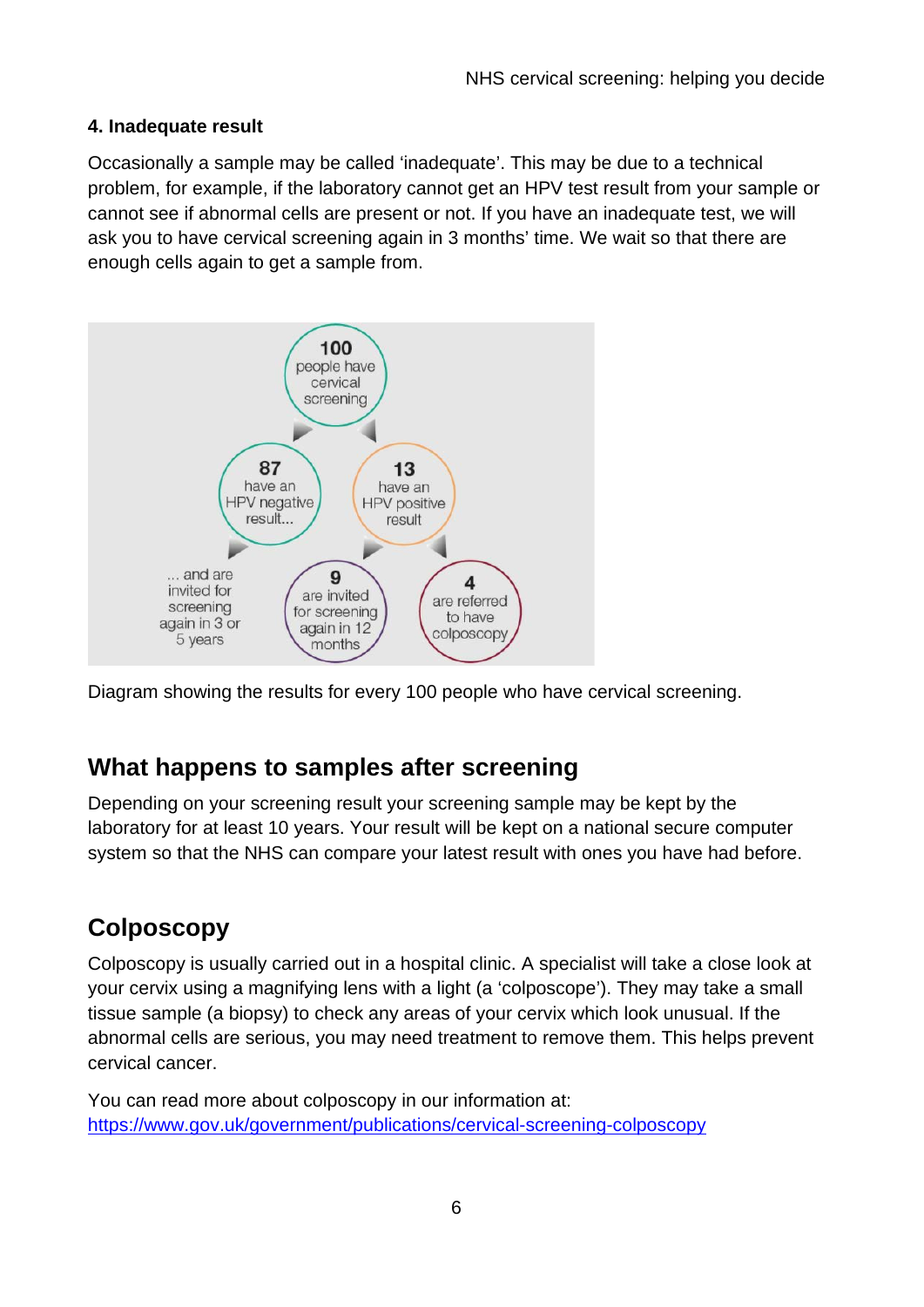# **Possible benefits and risks of cervical screening**

It is your choice whether to have cervical screening. To help you decide, we have included information on the possible benefits and risks.

### **Possible benefits**

Cervical screening helps prevent cervical cancer. Cervical screening saves thousands of lives from cervical cancer every year in the UK  $1,2$ .

### **Possible risks**

The main risks of cervical screening come from removing abnormal cells during a colposcopy and not from the screening test itself. Removing abnormal cells can sometimes cause bleeding or an infection, and it can also affect future pregnancies. Women who get pregnant after having abnormal cells removed are not at increased risk of having their baby early if they have standard treatment. If more cervical tissue needs to be removed, women are slightly more likely to have their baby 1 to 2 months early. This may affect around 16% of women (16 in 100) who have this more extensive treatment and then have a baby 4.

Not everyone who has abnormal cells removed would have gone on to develop cervical cancer. We offer treatment to everyone with serious abnormal cells because it is not possible to tell who will and who will not develop cervical cancer.

# **Symptoms of cervical cancer**

Cancer can start to develop between your regular screening tests. It is important to look out for anything that is unusual for you, especially:

- bleeding between your periods, during or after sex, or after the menopause
- changes to vaginal discharge

#### **Screening is not a test for investigating symptoms**

If you have any of these changes, don't wait for your next cervical screening appointment. See your GP as soon as possible. Your GP can examine you and refer you to a gynaecology clinic if necessary.

Usually these symptoms will not mean you have cancer. But if you are found to have cancer, getting it diagnosed and treated early can mean you are more likely to survive.

# **Confidentiality**

The NHS screening programmes use personal information from your NHS records to invite you for screening at the right time. Public Health England also uses your information to ensure you receive high quality care and to improve the screening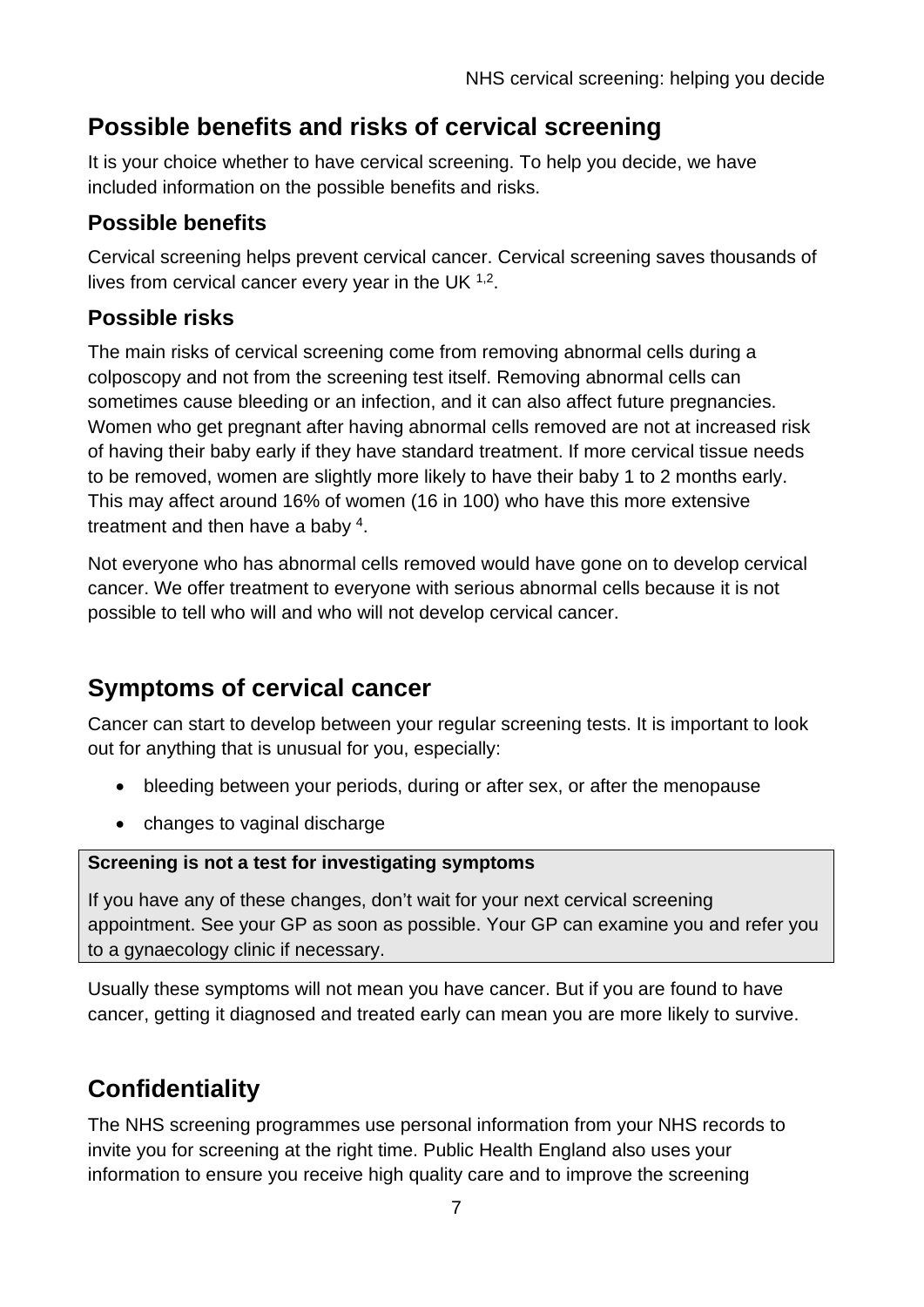programmes. Find out more about how your information is used and protected, and your options.

### **Further information about cervical screening**

If you have any questions about cervical screening, you can talk to your GP, practice nurse or visit a local contraceptive/sexual health clinic.

There is more information about cervical screening on the NHS UK website: <https://www.nhs.uk/cervical>

Read our leaflet for more information about colposcopy: <https://www.gov.uk/government/publications/cervical-screening-colposcopy>

#### **References**

1. Peto, J and others (2004). The cervical cancer epidemic that screening has prevented in the UK. Lancet 35, 249 to 256.

2. Castanon, A and others (2017). By how much could screening by primary human papillomavirus testing reduce cervical cancer incidence in England? Journal of Medical Screening vol. 24, (2) 110 to 112.

3. Public Health England. Health Matters: making cervical screening more accessible (2017). Accessed 14/03/2019. [www.gov.uk/government/publications/health-matters](http://www.gov.uk/government/publications/health-matters-makingcervical-screening-more-accessible/health-matters-makingcervical-screening-more-accessible%E2%80%932)[makingcervical-screening-more-accessible/health-matters-makingcervical-screening](http://www.gov.uk/government/publications/health-matters-makingcervical-screening-more-accessible/health-matters-makingcervical-screening-more-accessible%E2%80%932)[more-accessible–2](http://www.gov.uk/government/publications/health-matters-makingcervical-screening-more-accessible/health-matters-makingcervical-screening-more-accessible%E2%80%932)

4. Sasieni, P and others (2015). Risk of preterm birth following surgical treatment for cervical disease: executive summary of a recent symposium. British Journal of Obstetrics and Gynaecology 123: 1429 to 1429.

### **More information**

The NHS Screening Programmes use personal information from your NHS records to invite you for screening at the right time. Public Health England also uses your information to ensure you receive high quality care and to improve the screening programmes. Find out more about how your information is used and protected, and your options, at [www.gov.uk/phe/screening-data](http://www.gov.uk/phe/screening-data)

Find out how to opt out of screening at [www.gov.uk/phe/screening-opt-out](http://www.gov.uk/phe/screening-opt-out)

Public Health England (PHE) created this information on behalf of the NHS.